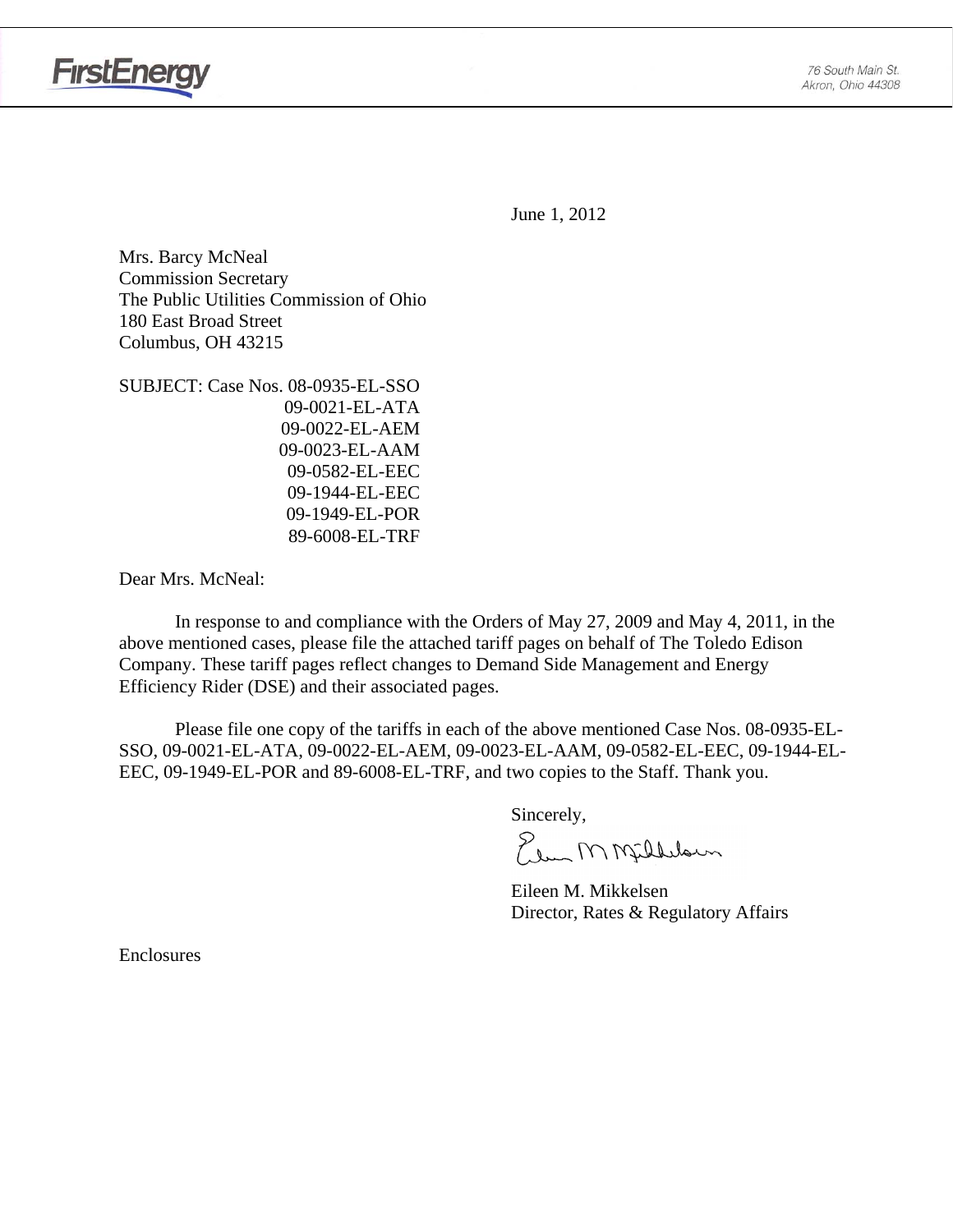## **TABLE OF CONTENTS**

The following rates, rules and regulations for electric service are applicable throughout the Company's service territory except as noted.

|                                                      | <b>Sheet</b>   | <b>Effective</b><br><b>Date</b> |
|------------------------------------------------------|----------------|---------------------------------|
| <b>TABLE OF CONTENTS</b>                             | 1              | $07 - 01 - 12$                  |
| <b>DEFINITION OF TERRITORY</b>                       | 3              | 01-23-09                        |
| <b>ELECTRIC SERVICE REGULATIONS</b>                  | $\overline{4}$ | 12-04-09                        |
| <b>ELECTRIC SERVICE SCHEDULES</b>                    |                |                                 |
| Residential Service (Rate "RS")                      | 10             | $01 - 23 - 09$                  |
| General Service - Secondary (Rate "GS")              | 20             | $01 - 23 - 09$                  |
| General Service - Primary (Rate "GP")                | 21             | $01 - 23 - 09$                  |
| General Service - Subtransmission (Rate "GSU")       | 22             | 01-23-09                        |
| General Service - Transmission (Rate "GT")           | 23             | 01-23-09                        |
| <b>Street Lighting Provisions</b>                    | 30             | $01 - 23 - 09$                  |
| Street Lighting (Rate "STL")                         | 31             | 06-01-09                        |
| Traffic Lighting (Rate "TRF")                        | 32             | 01-23-09                        |
| Private Outdoor Lighting (Rate "POL")                | 33             | 06-01-09                        |
| <b>MISCELLANEOUS CHARGES</b>                         | 75             | $01 - 23 - 09$                  |
| <b>OTHER SERVICE</b>                                 |                |                                 |
| <b>Partial Service</b>                               | 52             | $01 - 01 - 06$                  |
| Residential Renewable Energy Credit Purchase Program | 60             | 10-01-09                        |
| <b>Cogeneration and Small Power Producer</b>         | 70             | $01 - 01 - 03$                  |
| <b>Interconnection Tariff</b>                        | 76             | $01 - 01 - 09$                  |
| <b>PIPP Customer Discount</b>                        | 80             | 06-01-11                        |

Filed pursuant to Orders dated May 27, 2009 and May 4, 2011, in Case Nos. 08-935-EL-SSO et al. and 09-582-EL-EEC et al., respectively, before The Public Utilities Commission of Ohio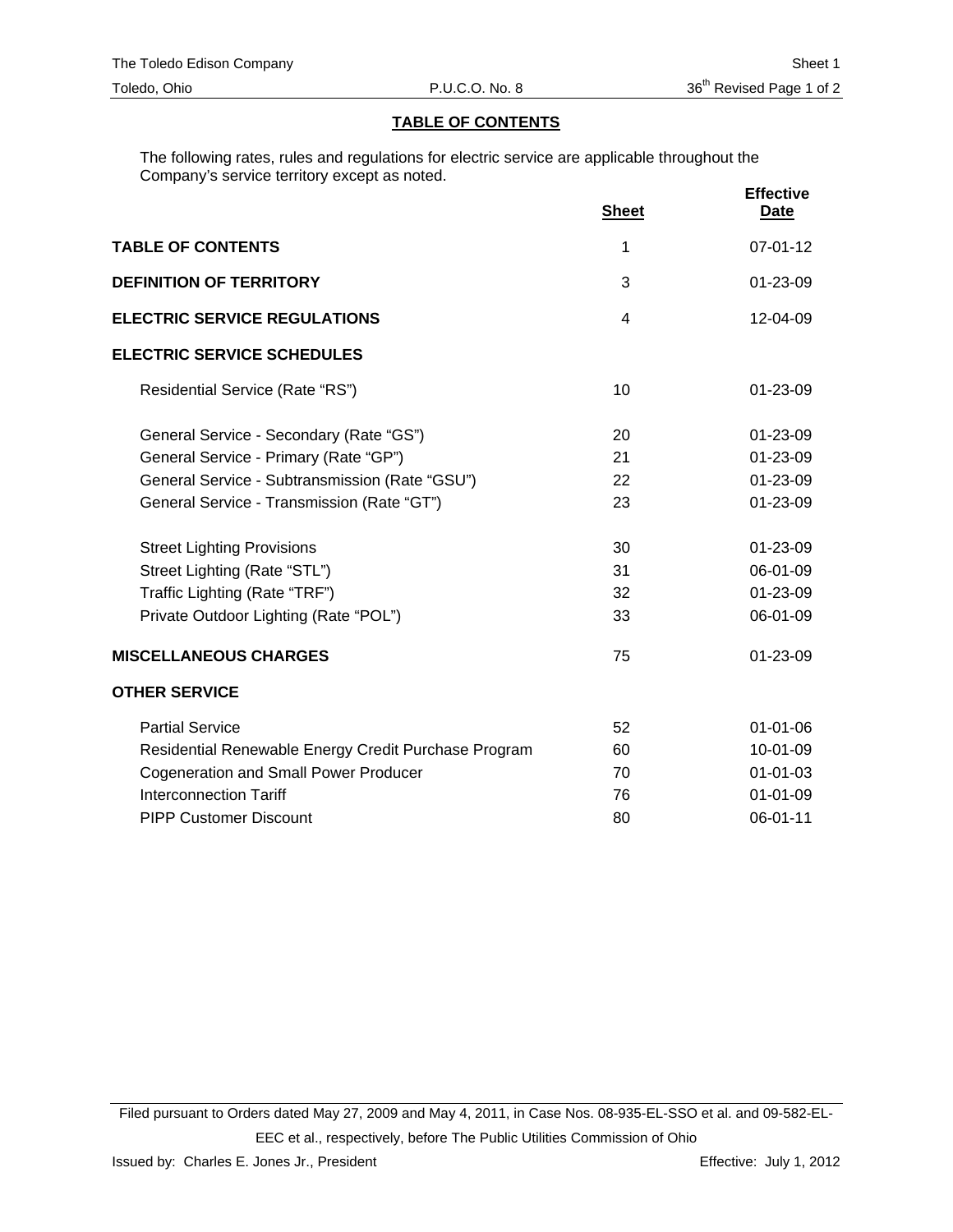## **TABLE OF CONTENTS**

| <b>RIDERS</b>                                          | <b>Sheet</b> | <b>Effective</b><br>Date |
|--------------------------------------------------------|--------------|--------------------------|
| Summary                                                | 80           | 09-01-11                 |
| <b>Residential Distribution Credit</b>                 | 81           | $05 - 21 - 10$           |
| <b>Transmission and Ancillary Services</b>             | 83           | 09-10-10                 |
| <b>Alternative Energy Resource</b>                     | 84           | 04-01-12                 |
| <b>School Distribution Credit</b>                      | 85           | 06-01-09                 |
| <b>Business Distribution Credit</b>                    | 86           | 01-23-09                 |
| <b>Hospital Net Energy Metering</b>                    | 87           | 10-27-09                 |
| Economic Development (4a)                              | 88           | 01-23-09                 |
| <b>Universal Service</b>                               | 90           | 12-20-11                 |
| State kWh Tax                                          | 92           | 01-23-09                 |
| <b>Net Energy Metering</b>                             | 93           | 10-27-09                 |
| Delta Revenue Recovery                                 | 96           | 04-01-12                 |
| Demand Side Management                                 | 97           | $01 - 01 - 12$           |
| Reasonable Arrangement                                 | 98           | 06-01-09                 |
| <b>Distribution Uncollectible</b>                      | 99           | 04-01-12                 |
| Economic Load Response Program                         | 101          | 06-01-11                 |
| Optional Load Response Program                         | 102          | 06-01-11                 |
| <b>Generation Cost Reconciliation</b>                  | 103          | 04-01-12                 |
| Fuel                                                   | 105          | 12-14-09                 |
| Advanced Metering Infrastructure / Modern Grid         | 106          | 04-01-12                 |
| Line Extension Cost Recovery                           | 107          | 04-01-12                 |
| <b>Delivery Service Improvement</b>                    | 108          | $01 - 01 - 12$           |
| <b>PIPP Uncollectible</b>                              | 109          | 04-01-12                 |
| Non-Distribution Uncollectible                         | 110          | 04-01-12                 |
| <b>Experimental Real Time Pricing</b>                  | 111          | 06-01-12                 |
| <b>Experimental Critical Peak Pricing</b>              | 113          | 06-01-12                 |
| <b>Generation Service</b>                              | 114          | 06-01-12                 |
| Demand Side Management and Energy Efficiency           | 115          | 07-01-12                 |
| <b>Economic Development</b>                            | 116          | 04-01-12                 |
| <b>Deferred Generation Cost Recovery</b>               | 117          | 06-01-09                 |
| Deferred Fuel Cost Recovery                            | 118          | $01 - 01 - 11$           |
| Non-Market-Based Services                              | 119          | 06-01-12                 |
| <b>Residential Deferred Distribution Cost Recovery</b> | 120          | $01 - 01 - 12$           |
| Non-Residential Deferred Distribution Cost Recovery    | 121          | $01 - 01 - 12$           |
| <b>Residential Electric Heating Recovery</b>           | 122          | $01 - 01 - 12$           |
| <b>Residential Generation Credit</b>                   | 123          | 09-01-11                 |
| <b>Delivery Capital Recovery</b>                       | 124          | 04-01-12                 |

Filed pursuant to Orders dated May 27, 2009 and May 4, 2011, in Case Nos. 08-935-EL-SSO et al. and 09-582-EL-EEC et al., respectively, before The Public Utilities Commission of Ohio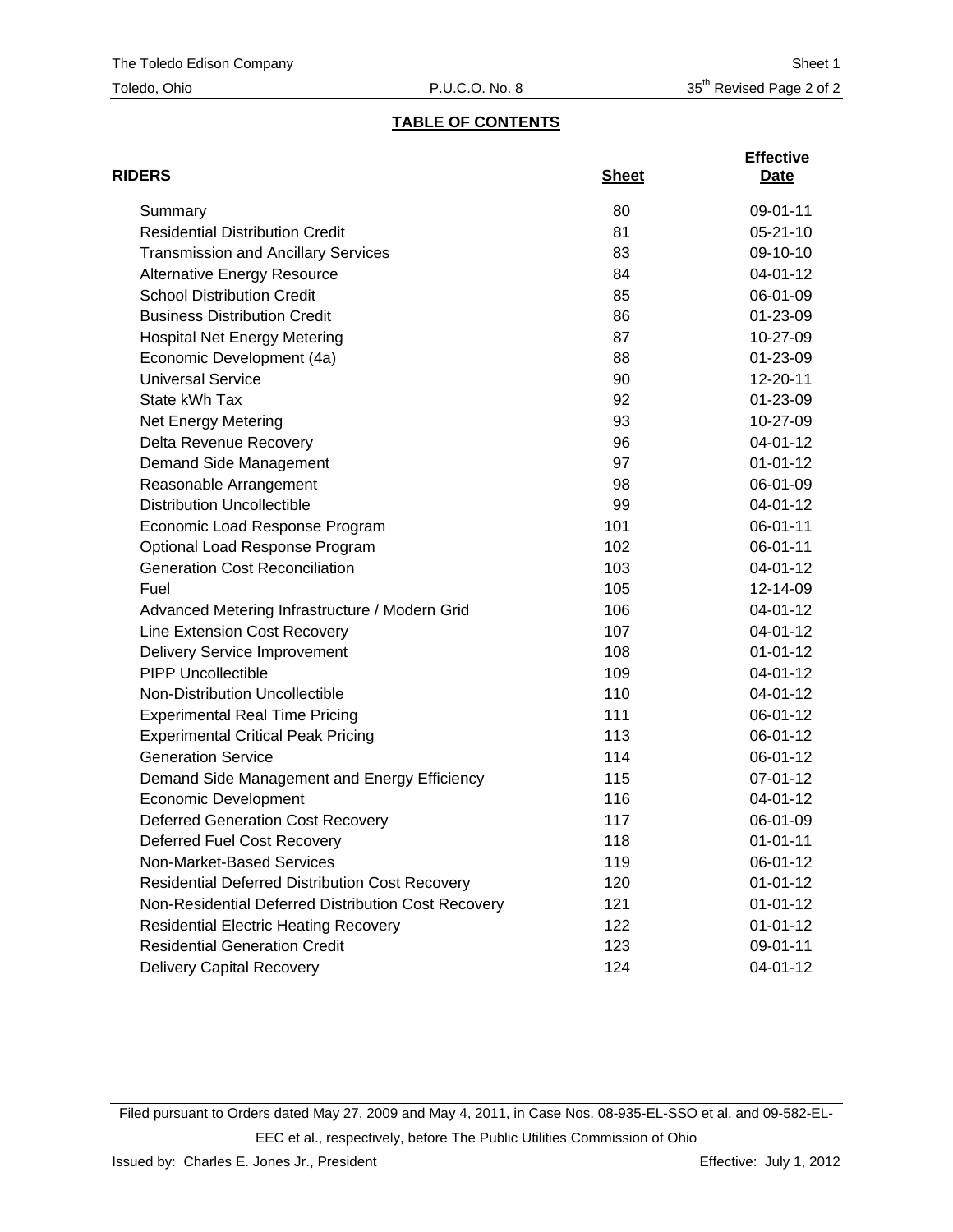#### **RIDER DSE**

# **Demand Side Management and Energy Efficiency Rider**

The Company reserves the right to revise such schedule consistent with the Commission's final rules, which may include modification or deletion of all or portions of this schedule.

#### **APPLICABILITY:**

Applicable to any customer that takes electric service under the Company's rate schedules. The following charges will apply, by rate schedule, effective for service rendered beginning January 1, 2012, for all kWhs per kWh:

| <b>RATE:</b> | DSE <sub>1</sub> | DSE <sub>2</sub> |
|--------------|------------------|------------------|
| <b>RS</b>    | 0.0512c          | 0.2730¢          |
| <b>GS</b>    | 0.0512¢          | $0.0346$ ¢       |
| GP           | 0.0512¢          | $(0.1395)$ ¢     |
| GSU          | 0.0512¢          | $0.3229$ ¢       |
| GT           | 0.0512¢          | $0.3323$ ¢       |
| <b>STL</b>   | 0.0512¢          | $0.0000$ ¢       |
| <b>TRF</b>   | 0.0512¢          | 0.0301¢          |
| <b>POL</b>   | 0.0512¢          | $0.0000$ ¢       |

#### **PROVISIONS:**

- 1. The DSE1 charges set forth in this Rider recover costs incurred by the Company associated with customers taking service under the Economic Load Response Rider (ELR) and Optional Load Response Rider (OLR).
- 2. The DSE2 charges set forth in this Rider recover costs incurred by the Company associated with the programs that may be implemented by the Company to secure compliance with the, energy efficiency and peak demand reduction requirements in Section 4928.66, Revised Code through demandresponse programs, energy efficiency programs, peak demand reduction programs, and self-directed demand-response, energy efficiency or other customer-sited programs. The costs initially deferred by the Company and subsequently fully recovered through this Rider will be all program costs, including but not limited to any customer incentives or rebates paid, applicable carrying costs, all reasonable administrative costs to conduct such programs, and lost distribution revenues resulting from the implementation of such programs.

## **RIDER UPDATES:**

1. The DSE1 charges set forth in this Rider shall be updated semi-annually. No later than December 1st and June 1st of each year, the Company shall file with the PUCO a request for approval of the these charges which, unless otherwise ordered by the PUCO, shall become effective on a service rendered basis on January 1st and July 1st of each year, beginning with the January 1, 2010 effective date.

Filed pursuant to Orders dated May 27, 2009 and May 4, 2011, in Case Nos. 08-935-EL-SSO et al. and 09-582-EL-EEC et al., respectively, before The Public Utilities Commission of Ohio